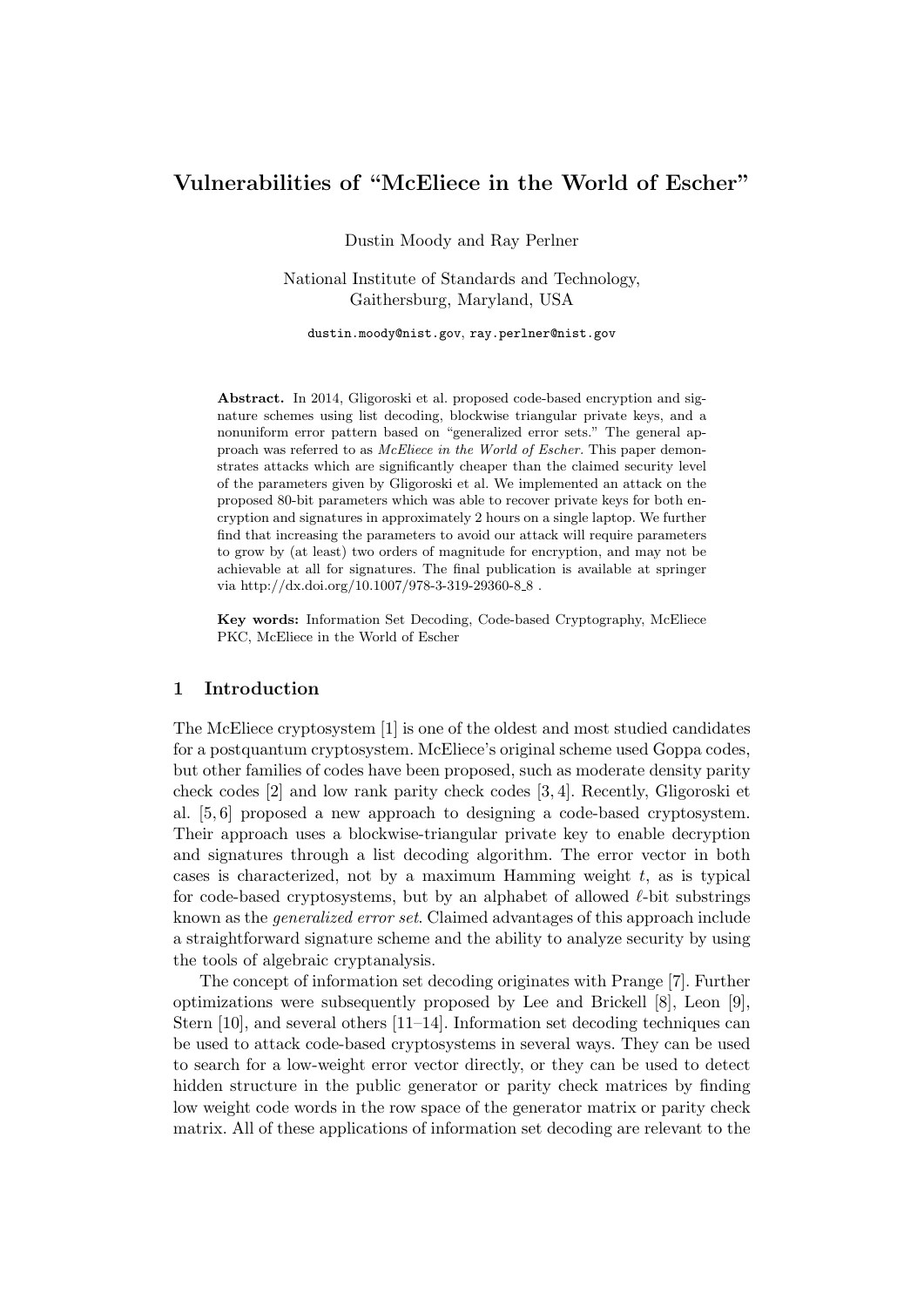scheme of Gligoroski et al. We will refer to their scheme as *McEliece Escher*, since it was introduced in their paper *McEliece in the World of Escher* [5, 6]. We demonstrate that information set decoding techniques are much more effective against the McEliece Escher scheme than suggested by the authors' original security analysis.

Gligoroski et al. were aware of both categories of information set decoding attacks on their scheme, but their analysis of these attacks was incomplete. Most seriously, they believed that information set decoding only produced a distinguisher on the private key, rather than a full key recovery, and they failed to consider the application of information set decoding to find a valid error vector in the signature setting. Landais and Tillich [15] applied similar techniques to convolutional codes, which have similar structure to the private keys used by McEliece Escher. We offer improvements to the existing approaches, including showing how to take advantage of the structured permutation used by McEliece Escher to disguise the private generator matrix.

Furthermore, we show our attacks are practical. Using the proposed parameters for 80-bits of security, we were able to recover private keys for both encryption and signatures in less than 2 hours on a single laptop. We find that increasing the parameters to avoid our attack will require parameters to grow by (at least) two orders of magnitude for encryption, and may not be practical at all for signature.

# 2 Background: McEliece schemes

### 2.1 Public and Private Keys

Gligoroski et al. [5] construct their scheme along the lines of the original McEliece cryptosystem. The public key is a  $k \times n$  generator matrix  $G_{pub}$  for a linear code over  $\mathbb{F}_2$ . To encrypt a message, the sender encodes a k-bit message  $m$  as an  $n$  bit codeword and then intentionally introduces errors by adding a low-weight error vector e. The ciphertext is then given by:

$$
c = mG_{pub} + e.
$$

Gligoroski et al. also introduce a signature scheme by applying the decoding algorithm to a hashed message. A signature  $\sigma$  is verified by checking

$$
\mathcal{H}(m) = \sigma G_{pub} + e,
$$

for an appropriately formated error vector e and a suitably chosen hash function  $\mathcal{H}.$ 

Similar to the ordinary McEliece scheme,  $G_{pub}$  is constructed from a structured private generator matrix  $G$ , an arbitrary  $k \times k$  invertible matrix  $S$ , and an  $n \times n$  permutation matrix  $P$ .

$$
G_{pub} = SGP.
$$
 (1)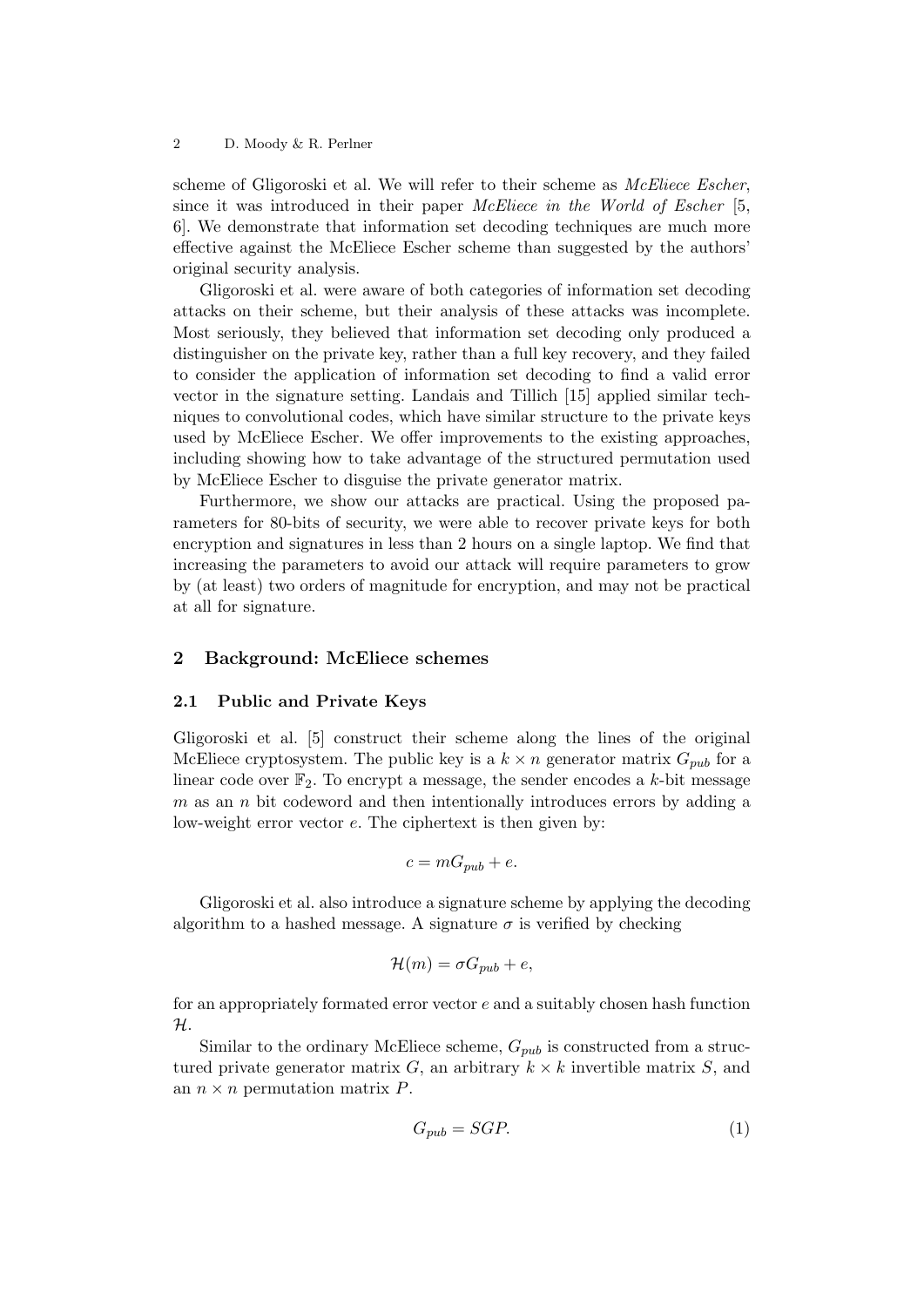For encryption,  $G_{pub}$  must be chosen in such a way that the private key allows unique decoding of a properly constructed ciphertext. For signatures, on the other hand,  $G_{pub}$  must be constructed to allow some decoding (not necessarily unique) of a randomly chosen message digest.

It will sometimes be helpful to characterize the public and private codes by their parity check matrices. The private parity check matrix, H is a  $(n-k) \times n$ matrix, related to the private generator matrix  $G$  by the relation

$$
GH^T=0.
$$

Similarly, it is easy to construct a public parity check matrix  $H_{pub}$  from  $G_{pub}$ , characterized by the relation  $G_{pub}H_{pub}^T = 0$ . This will be related to the private parity check matrix as

$$
H_{pub} = S' H P,
$$

where  $S'$  is an  $(n-k) \times (n-k)$  invertible matrix and P is the same permutation matrix as in Equation (1).

### 2.2 Private Generator and Parity Check Matrices

To construct the binary  $(n, k)$  code used in the McEliece Escher scheme, the (private) generator matrix is of the form illustrated in Figure 1. Each block  $B_i$ 

#### Fig. 1. The private generator matrix



is a random binary matrix of dimension  $(\sum_{j=1}^{i} k_j) \times n_i$ , so that  $k = k_1 + k_2 + \dots$  $\cdots + k_w$  and  $n = k + n_1 + n_2 + \cdots + n_w$ . The corresponding private parity check matrix is depicted in Figure 2, and has a similar block-wise structure. For ease of notation, we will let  $K = (k_1, k_2, ..., k_w)$  and  $N = (n_1, n_2, ..., n_w)$ .

#### 2.3 Error Sets

In the McEliece Escher scheme, the error vector is broken up into  $n/\ell$  segments, each  $\ell$ -bits. The value  $\ell$  is called the *granularity* of the scheme, and for all proposed parameter sets,  $\ell$  is set to 2. While the original McEliece scheme restricted the error vectors to having a low Hamming weight  $t$ , the McEliece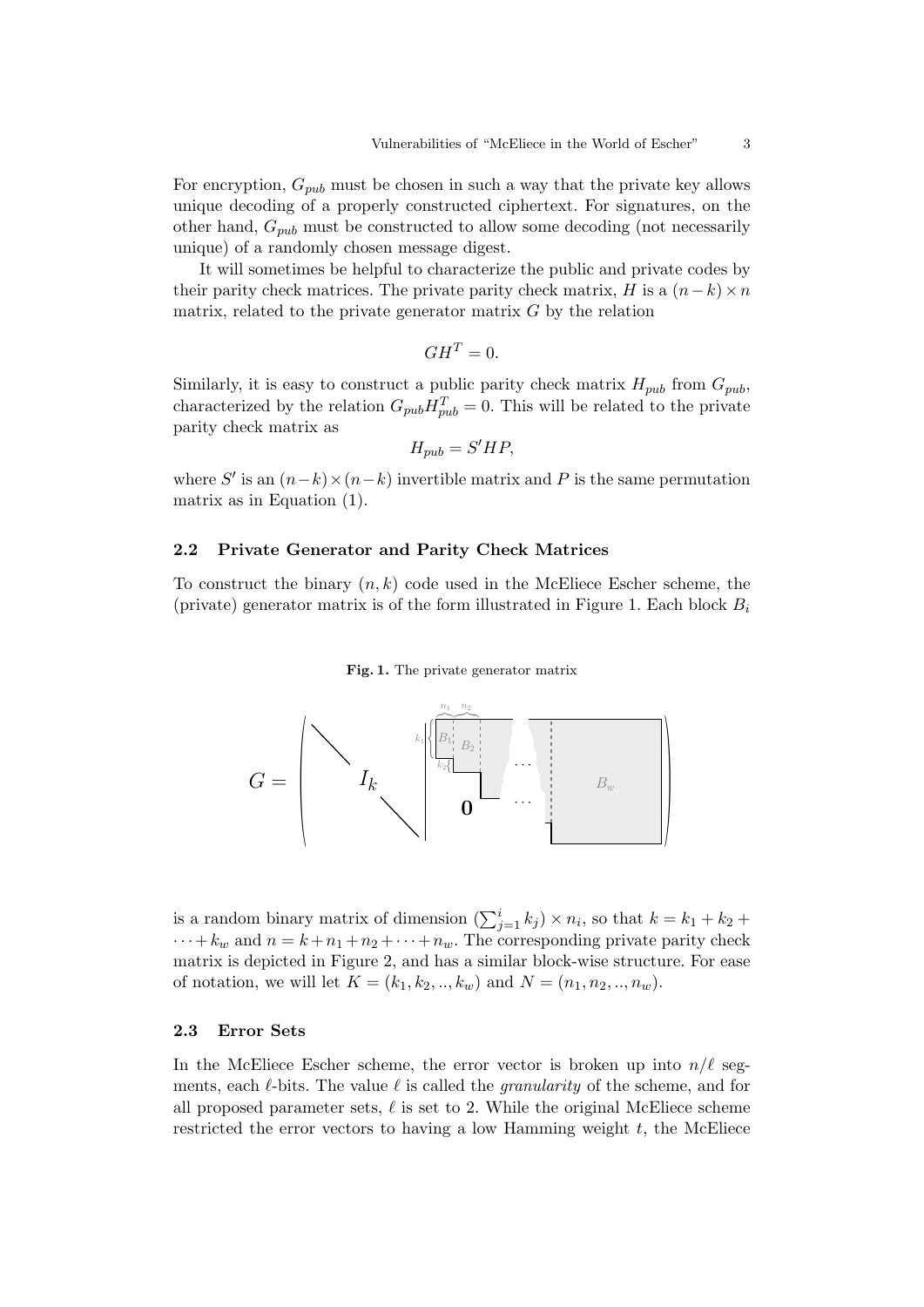### Fig. 2. The private parity check matrix



Escher scheme instead restricts the error space by choosing each  $\ell$ -bit subsegment from a limited alphabet, called an *error set*. Error sets may be analyzed in terms of a density parameter  $\rho$  given by the formula

$$
\rho=|E|^{1/\ell}.
$$

For the proposed parameters, the error set is always  $E = \{00, 01, 10\}$ . This error set has granularity  $\ell = 2$  and density  $\rho = \sqrt{3}$ .

Since public key operations require the encrypter or verifier to distinguish between valid and invalid error vectors, the permutation P used to disguise the private generator and parity check matrices must necessarily be of a special form. The action of P needs to rearrange  $\ell$ -bit segments of the rows, but leave the segments themselves intact. In other words, P must consist of  $\ell \times \ell$  blocks which are either 0 or the identity matrix  $I_{\ell}$ .

### 3 Improving Information Set Decoding for the Error Vector

Information set decoding may be used to recover  $m$  and  $e$  from the ciphertext  $c = mG_{pub} + e$ . The basic strategy involves guessing k bits of the error vector and recovering the rest by linear algebra. One of the simplest information set decoding algorithms is given in Algorithm 1.

It should be clear that the number of iterations this algorithm requires is inversely proportional to the probability that an attacker can guess k bits of the error vector. As in the case of standard McEliece, the most probable guess for these k bits is the all zero vector. However, since McEliece Escher uses a nonuniform error pattern, the choice of the permutation  $P'$  has a significant effect on the probability of success. In their security analysis, Gligoroski et al. assumed that  $P'$  would be of similar form to the secret permutation matrix P used to disguise the private key. This has the effect of forcing the adversary to guess all the bits in each  $\ell$ -bit block chosen from a generalized error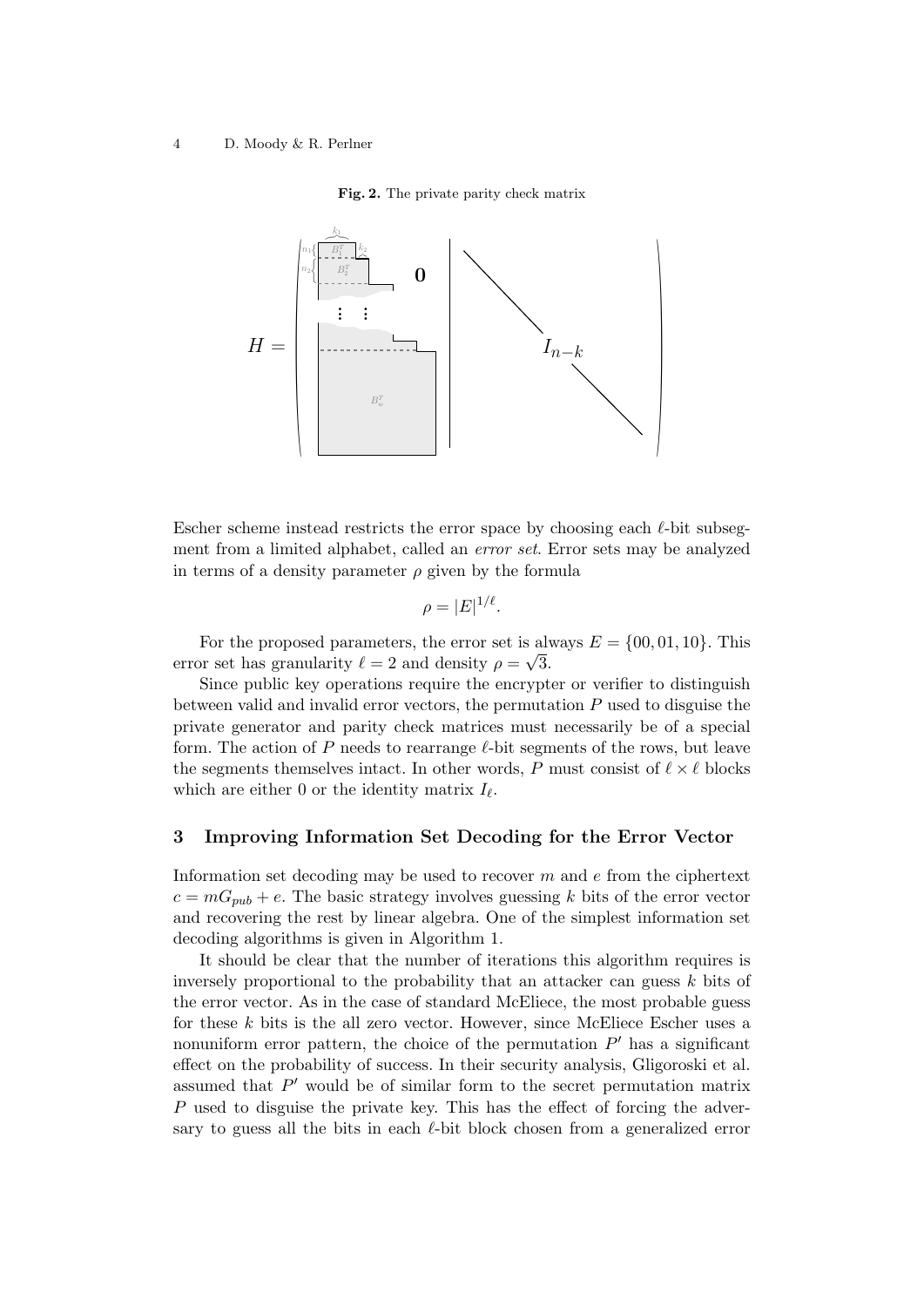| Algorithm 1: Information set decoding for the error vector |  |  |
|------------------------------------------------------------|--|--|
|------------------------------------------------------------|--|--|

### **Input:** ciphertext  $c$ , and a parameter  $k$

Output: message m, error e

1. Permute the bits of the ciphertext by a random permutation matrix  $P'$ :

$$
c' = cP' = (mG_{pub} + e)P'
$$
  
=  $mG_{pub}P' + eP'$   
=  $m(A|B) + (e'_1|e'_2)$   
=  $(mA + e'_1)|(mB + e'_2),$ 

where A and  $e'_1$  are the first k columns of the permuted generator matrix  $G_{pub}P'$ and permuted error vector  $eP'$ , respectively.

- 2. If A is not invertible, go to step 1.
- 3. Guess  $e'_1$ . If correct the message can be reconstructed as

$$
m = ((mA + e_1') - e_1')A^{-1}.
$$

The error vector is then  $e = c - mG_{pub}$ .

4. If the error vector is properly formed (i.e., the Hamming weight is less than t for standard McEliece, or composed of  $\ell$ -bit substrings from the proper generalized error set in McEliece Escher), return m and e. Otherwise go back to step 1 and start over with a new permutation  $P'$ .

set. Thus the probability of each guess is  $\rho^{-k}$ . However, an attacker can do better by choosing a permutation that always separates the bits of an  $\ell$ -bit block. For example, each bit is 0 two-thirds of the time when the error set is  $E = \{00, 01, 10\}$ , but both bits are 0 only one-third of the time. By guessing one bit within each 2-bit block, an attacker achieves a success probability of  $(2/3)^k$ , which is a significant improvement over the value  $(1/\sqrt{3})^k$  assumed by Gligoroski et al.'s security analysis. Concretely, when used against Gligoroski et al.'s claimed 80-bit secure code with parameters  $(n, k) = (1160, 160)$ , the probability of a single guess of k bits of the error vector improves from  $2^{-127}$ to 2−<sup>94</sup> .

Similar improvements are available for more sophisticated decoding algorithms. In Section 5.1 of [5], Gligoroski et al analyze modifications to several information set decoding algorithms [8, 10–14], including several that use meetin-the-middle strategies to try several guesses at once, and apply them to the case where  $k = 256$ . For our purposes these algorithms may be characterized by the number of bits  $k+\lambda$  which are guessed, along with the Hamming weight p of those guesses. Whenever  $p \cdot \log_2(\sqrt{3}) < (k + \lambda) \log_2(\frac{2}{\sqrt{3}})$  $(\frac{2}{3})$ , the modification described above decreases the complexity of decoding by a factor of at least  $2^{(k+\lambda)\log_2(\frac{2}{\sqrt{3}})-p\cdot \log_2(\sqrt{3})}$ . This is true for some of the algorithms analyzed by Gligoroski et al. For example, Stern's algorithm is quoted as having a complexity of  $2^{197}$  when applied to  $k = 256$ , however, with our modification, Stern's algorithm with  $p = 2$  has a probability of success per iteration of approximately  $2^{-136}$  corresponding to a complexity somewhere around  $2^{150}$ . It does not however appear that a direct application of our modification improves the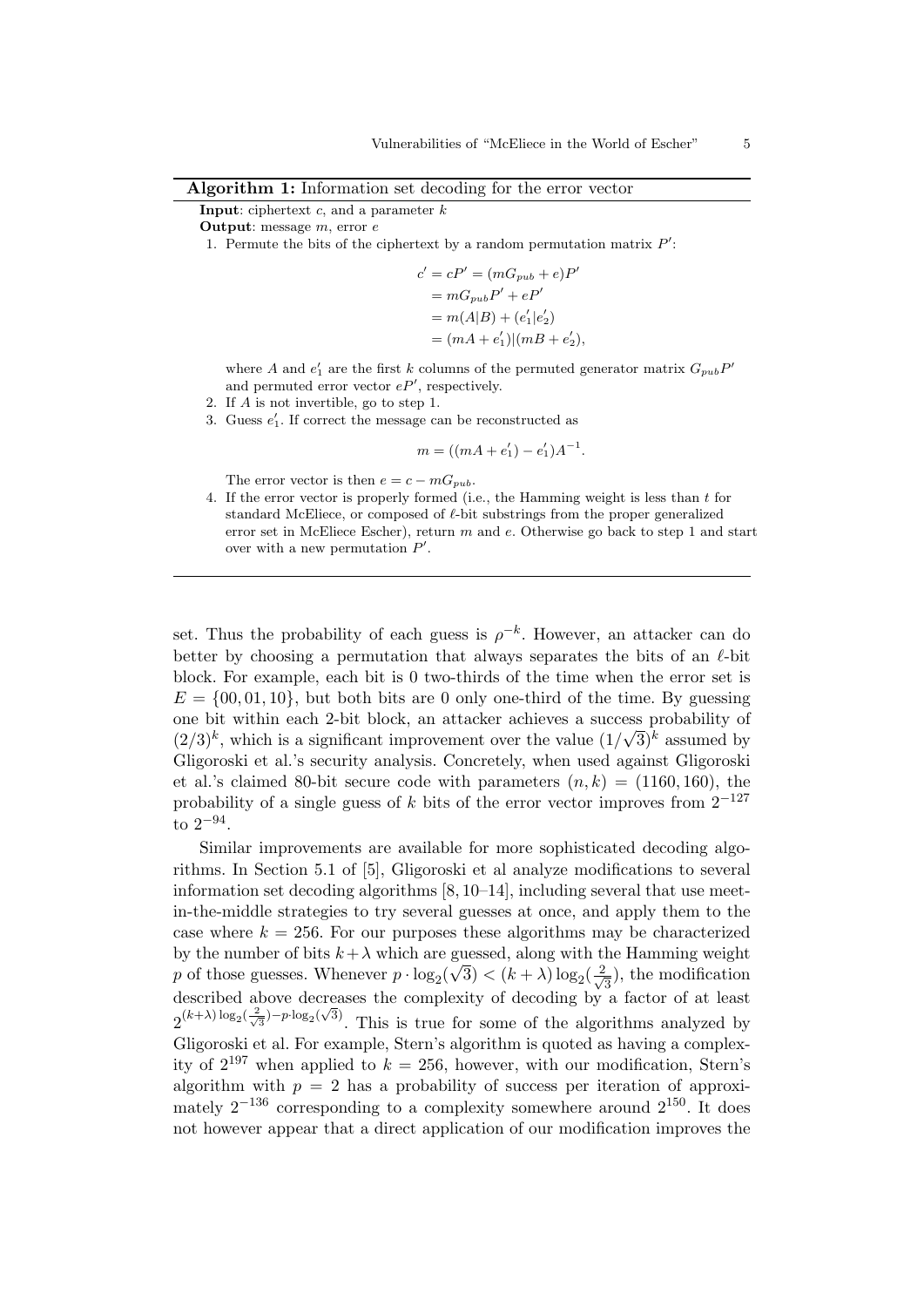most efficient algorithm analyzed by Gligoroski et al., since  $p$  is apparently too large. This algorithm, adapted from the BJMM algorithm [14], is quoted as achieving a complexity of  $2^{123}$ . It is possible that some sort of hybrid approach will provide an improvement. Nonetheless, for the remainder of this paper, we will assume that Gligoroski et al.'s analysis of the complexity of attacking the encryption algorithm, by direct search for a unique patterned error vector, is correct.

Algorithm 1, modified so that as many  $\ell$ -bit blocks as possible of the error are spit between  $e'_1$  and  $e'_2$ , is however an extremely effective method for signature forgery. For the error set  $E = \{00, 01, 10\}$ , when a 2-bit block is split between  $e'_1$  and  $e'_2$ , the bit in  $e'_1$  may be forced to 0, and the pair of bits will remain within the error set, whether the corresponding bit in  $e'_2$  is set to 0 or 1. If all the bits of  $e'_1$  are set to 0, then the probability for the resultant error vector e to be a valid error vector is  $\left(\frac{\sqrt{3}}{2}\right)$  $\frac{\sqrt{3}}{2}$ )<sup>n-2k</sup>. For the claimed 80-bit secure signature code with parameters  $(n, k) = (650, 306)$ , this probability is approximately  $2^{-8}$ .

# 4 Information Set Decoding for the Private Key

Information set decoding techniques can also be used to find low weight elements in the row spaces of matrices. In our case, we are interested in the public generator and parity check matrices,  $G_{pub}$  and  $H_{pub}$ . Note that elements of these public row spaces are related to the elements of the row spaces of the private generator and parity check matrices by the permutation P used in the construction of the public key:

$$
vG_{pub} = ((vS)G)P,
$$
  

$$
v'H_{pub} = ((v'S')H)P,
$$

where v and  $v'$  are k and  $(n - k)$ -bit row vectors respectively. Consequently, the result of an information set decoding attack on  $G_{pub}$  or  $H_{pub}$  will simply be the image under  $P$  of a low weight element of the row space of  $G$  or  $H$ . We thus examine the space of low weight vectors for encryption and signatures.

Recall the description of the private generator and parity check matrices given in Section 2.2. For encryption, the private key operation requires maintaining a list of at least  $\rho^{k_1}$  entries. This means that  $k_1$  must be small in order for the scheme to be efficient. The first  $n_1$  rows of H are forced by construction to have nonzero bits only in the  $(n_1 + k_1)$  columns  $C_i(H)$ , with  $1 \leq j \leq k_1$ or  $k + 1 \leq j \leq k + n_1$ . Linear combinations of these rows will then produce approximately  $\binom{n_1+k_1}{k}$  $(t_t^{+k_1})2^{-k_1}$  distinct row vectors of weight t. The general attack strategy will be to seek to sample from the images under  $P$  of this space of low weight row vectors, which are constrained to only contain nonzero bits in columns  $C_i$ , with the same bounds on j as above. We thereby learn the images of those target columns, and once learned they can be removed from  $H_{pub}$ . The row space of the matrix formed by the remaining columns of  $H$  is the same as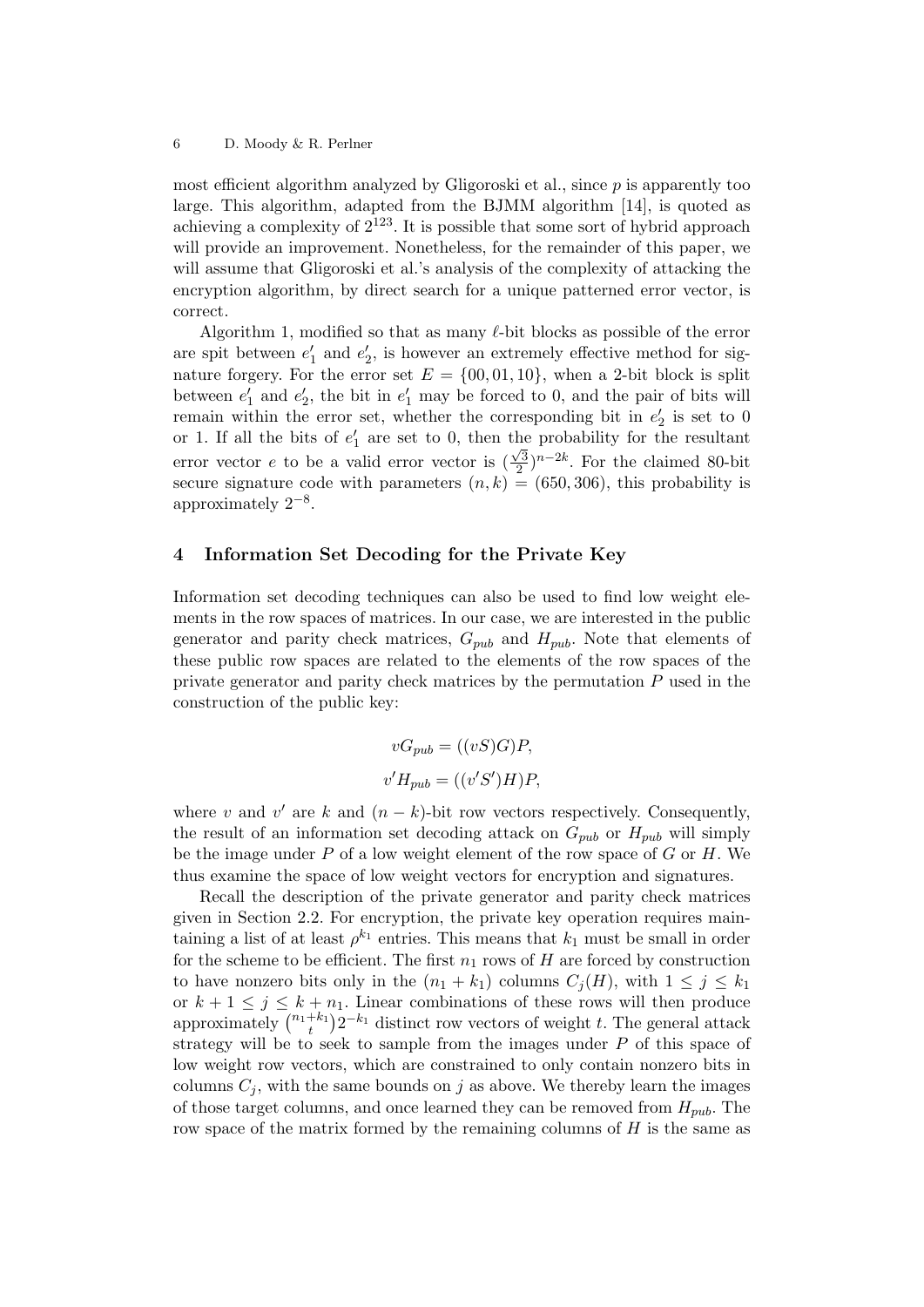for the parity check matrix of a code of the same structure with  $w' = w - 1$ ,  $N' = (n_2, ..., n_w), K' = (k_2, ..., k_w).$  Applying this strategy recursively will allow us to identify the underlying block structure and construct a new private key of the same form, which will allow the attacker to decode ciphertexts or message digests using exactly the same algorithm used by the holder of the original private key.

For signatures, the private key operation requires maintaining a list of at least  $(2/\rho)^{n_w}$  entries. In order for the scheme to be efficient,  $n_w$  must be small. The last  $k_w$  rows of G have zero bits everywhere, except possibly in the  $(k_w+n_w)$ columns  $C_j(G)$ , indexed by  $(k-k_w+1) \leq j \leq k$  and  $(n-n_w+1) \leq j \leq n$ . Linear combinations of the rows will produce approximately  $\binom{k_w+n_w}{t}$  $t^{+n_w}_{t}$ ) $2^{-n_w}$  distinct row vectors of weight  $t$ . Similarly as done for encryption, the strategy for signatures will be to seek to sample from the images under  $P$  of this space of low weight row vectors, learning the images of the aforementioned target columns. Once the columns have been learned, they can be removed from  $G_{pub}$  and the process recursively repeated since the row space of the matrix formed by the remaining columns of  $G$  is that of a parity check matrix for a code of the same form with  $w' = w - 1$ ,  $N' = (n_1, ..., n_{w-1})$ ,  $K' = (k_1, ..., k_{w-1})$ . See Figure 3 for an illustration of the strategy for both encryption and signatures.



Fig. 3. Removing columns and row-reducing leaves a smaller code of the same form.

It should be noted that the space of short vectors with support on the target columns is not the only source of low weight vectors that can be obtained by information set decoding algorithms. However, for realistic parameters, it is generally advantageous to simply choose  $t$  to maximize the rate at which vectors from the target space are produced. This is because there is an efficient way to use a list of vectors, some of which are from the target space and some of which are not, to produce a full list of the target columns. The algorithm that does this uses a subroutine which is applied to a small subset of the list of vectors, and which will usually produce the full list of target columns if the chosen vectors are all from the target space. This subroutine will not only terminate quickly on correct inputs, but also if one of the vectors is not from the target space. In the latter case the algorithm will recognizably fail, by identifying too many columns. The first obtained list of vectors, required to recover the full target set of columns, will generally be small enough that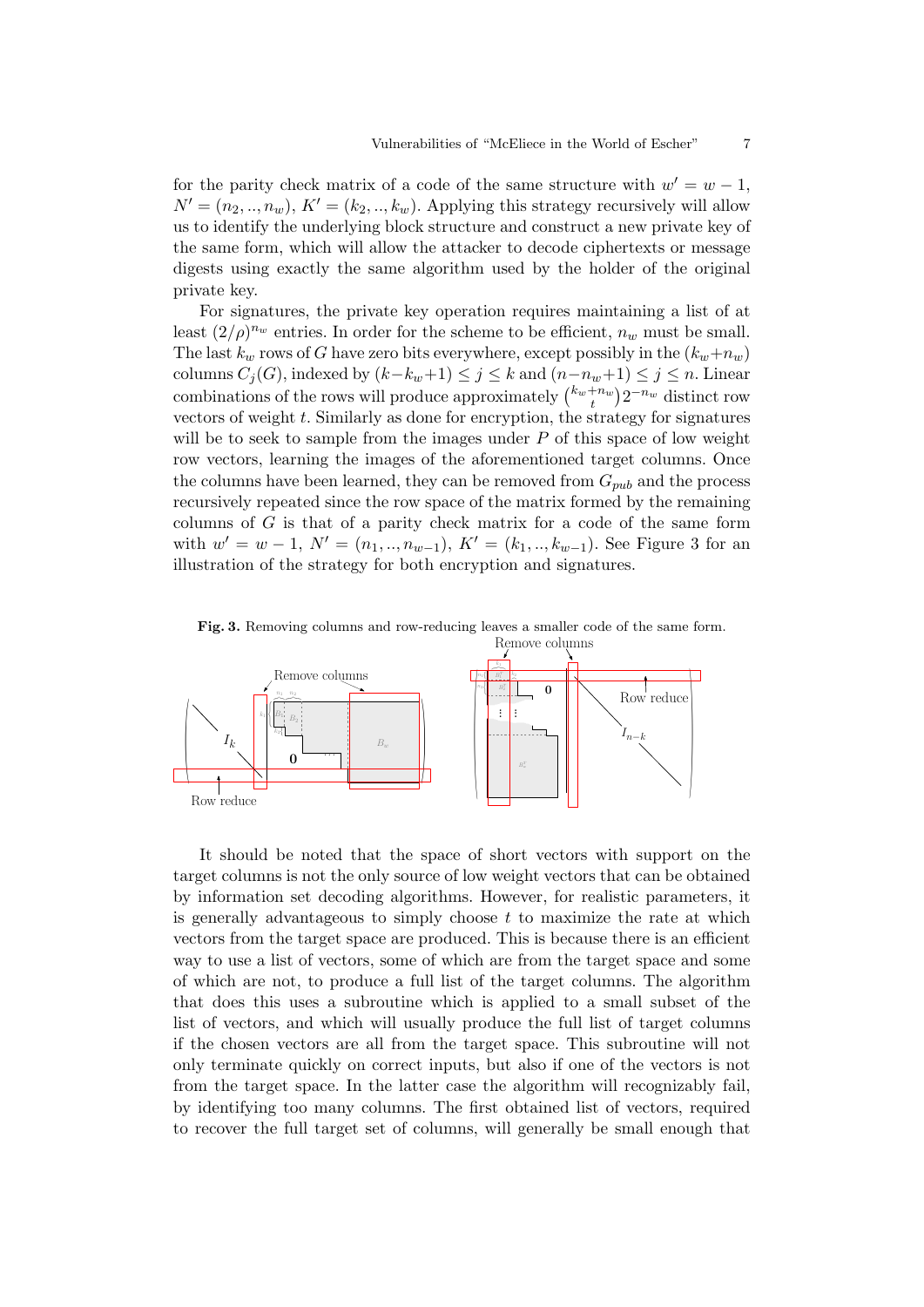trying the subroutine on all appropriately sized subsets of the list will be of insignificant cost compared to the information set decoding steps.

The subroutine proceeds as follows (see Alg. 2). The input is a list of target columns, containing at least  $(k_1 + 1)$  of the target columns for encryption (or at least  $(n_w + 1)$  of the target columns for signatures). These columns may generally be obtained by combining the nonzero positions of a small number (e.g. two) of the target vectors produced by an information set decoding algorithm, such as Stern's algorithm.

| <b>Algorithm 2:</b> Subroutine to complete the list of target columns                                                      |
|----------------------------------------------------------------------------------------------------------------------------|
| <b>Input:</b> A set $S$ of columns                                                                                         |
| <b>Output:</b> A set of columns S' $\supseteq$ S, and a flag "Success" or "Failure"                                        |
| 1. Check whether removing the columns of S from the public matrix reduces the rank.                                        |
| $-$ If all of the columns are from the target set, then removing the columns in S will                                     |
| likely reduce the rank of the public matrix by $ S  - k_1$ for encryption (or $ S  - n_w$                                  |
| for signatures).                                                                                                           |
| 2. For each column C not in S, check whether the rank of the public matrix is                                              |
| decreased when $C$ is removed in addition to those already in $S$ .                                                        |
| (a) if the rank is decreased, add $C$ to $S$ and repeat step 2.                                                            |
| if the rank stays the same for each $C \notin S$ , return $S' = S$ and go to the last step to<br>(b)<br>determine success. |
| 3. The algorithm succeeds if the rank stops decreasing at $n - k - n_1$ for encryption (or                                 |
| $k - k_w$ for signatures). Otherwise output failure.                                                                       |
|                                                                                                                            |

# 4.1 Using the Nonrandom P

The attack outlined in the previous section does not take into account the constraints on the permutation P used to disguise the private key  $G$  (or  $H$ ). In particular, the permutation leaves blocks of  $\ell$  consecutive columns intact. Thus, there is additional information about the location of our target columns that we did not use. In particular, if the column  $C_j$  is in our target set, we can be confident that all the columns  $C_{\lfloor \frac{j-1}{\ell} \rfloor+1},..., C_{\lfloor \frac{j-1}{\ell} \rfloor+\ell}$  are also in the target set. We modify Stern's algorithm to take advantage of this by choosing our random permutation  $P'$  in such a way as to leave  $\ell$ -bit blocks of columns intact, just as the private matrix  $P$  does. We will also count the number of nonzero  $\ell$ -bit blocks within a row vector as a substitute for Hamming weight, wherever Hamming weight is used by Stern's algorithm. We will refer to this altered weight as *block-weight*. Taking into account the special form of  $P$  also has other beneficial effects for the attacker. In particular, Algorithm 2 has a higher probability of success when the rank effects of the inclusion of blocks of  $\ell$  columns (instead of individual columns) are considered, since it is much less likely for these blocks to be totally linearly dependent on each other, for reasons other than the overall block structure of the matrix.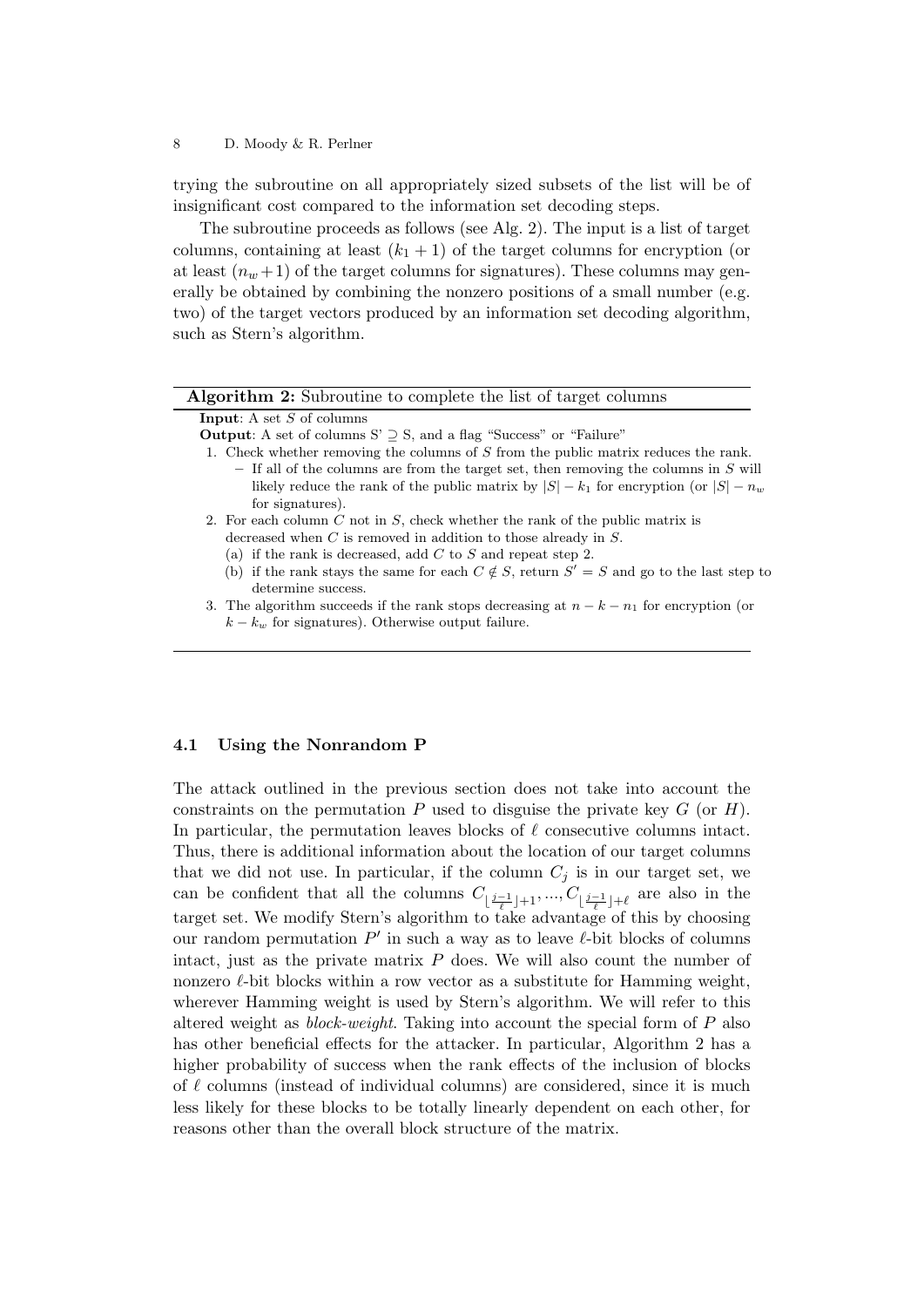The modified version of Stern's algorithm proceeds as shown in Algorithm 3. Note the Stern's algorithm window size will be denoted L, instead of the standard l, to avoid confusion with the granularity.

### Algorithm 3: Modified Stern's Algorithm

**Input:** a matrix  $G_{pub}$ , parameters  $p, t, L, \ell$ 

**Output:** a vector in the row space of  $G_{pub}$  which has block-weight t

1. Permute the columns of  $G_{pub}$ :

$$
G'_{pub} = G_{pub}P',
$$

where P' is a permutation matrix consisting of  $\ell \times \ell$  blocks which are either zero or the identity, but otherwise chosen randomly.

- 2. Check that the first k columns of the new matrix  $G'_{pub}$  form an invertible matrix A. If A is not invertible, go back to step 1.
- 3. Left-multiply by  $A^{-1}$ , resulting in a matrix of the form

$$
M = A^{-1} G'_{pub} = [I_k | Q].
$$

- 4. Search for low-weight row-vectors among linear combinations involving small subsets of the rows of  $M$ .
	- (a) Divide the rows of  $M$  into two equal length lists, i.e., for  $0 < i \leq \frac{k}{2\ell}$ , and for  $B = (b_1, ..., b_\ell) \in \mathbb{F}_2^{\ell}$

$$
x_{i,B} = \sum_{r=1}^{\ell} b_r \text{row}_{i\ell+r}(M).
$$

Similarly, for  $\frac{k}{2\ell} < j \leq \frac{k}{\ell}$ 

$$
y_{j,B} = \sum_{r=1}^{\ell} b_r \text{row}_{j\ell+r}(M).
$$

(b) Compute each possible sum of all subsets of size p of the  $x_{i,B}$ , as well as for all possible sums of p of the  $y_{j,B}$ . Check for collisions on bits  $(k + 1), \ldots, (k + L)$ :

 $\text{bits}_{k+1,\dots,k+L\ell}(x_{i_1,B_1} + \dots + x_{i_p,B_p}) = \text{bits}_{k+1,\dots,k+L\ell}(y_{j_1,B_1} + \dots + y_{j_p,B_p}).$ 

(c) When such a collision is found, compute the sum s of the  $2p$  colliding row vectors

$$
s = x_{i_1} + \ldots + x_{i_p} + y_{j_1} + \ldots + y_{j_p}.
$$

If the block-weight of any such  $s$  is equal to  $t$  return  $sP'$ . Otherwise, go back to step 1.

We now give an analysis of the complexity of obtaining the full list of target columns using this modified Stern's algorithm. Note that this analysis is only approximate, a tighter analysis may be possible using techniques similar to those outlined in section 5 of [16]. For each block-weight t target vector  $g$ , the search will succeed if and only if  $gP'$  has block-weight p on its first  $\frac{k}{2}$  bits, block-weight p on the next  $\frac{k}{2}$  bits, and block-weight 0 on the next L bits. For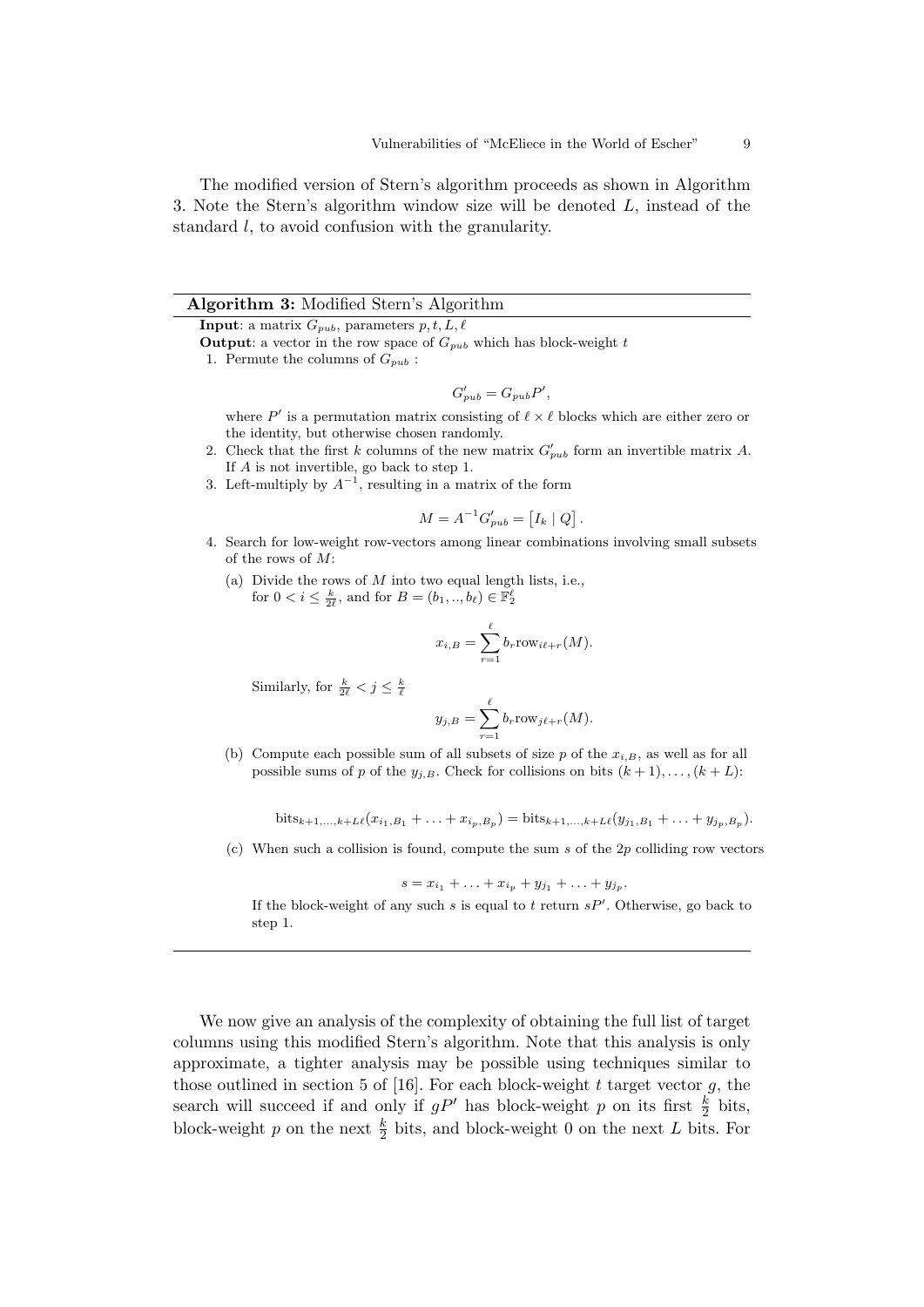a randomly chosen  $P'$  this probability is

$$
\text{Prob}(n, k, p, \ell, L, t) = {n/\ell \choose t}^{-1} {k/(2\ell) \choose p}^2 {n-k - L)/\ell \choose t - 2p},
$$

and the equivalent probability for an attack on  ${\cal H}_{pub}$  is

$$
\text{Prob}(n, n-k, p, \ell, L, t) = \binom{n/\ell}{t}^{-1} \binom{(n-k)/(2\ell)}{p}^2 \binom{(k-L)/\ell}{t-2p}.
$$

The approximate number  $D$  of distinct target vectors of a given weight  $t$  is

$$
\mathcal{D}_{sig} \approx \binom{(k_w + n_w)/\ell}{t} \left(2^{\ell} - 1\right)^t \cdot 2^{-n_w},
$$

for signature, and for encryption

$$
\mathcal{D}_{enc} \approx \binom{(n_1+k_1)/\ell}{t} \left(2^{\ell}-1\right)^t \cdot 2^{-k_1}.
$$

The expected number  $\mathcal E$  of target vectors required for a successful attack is

$$
\mathcal{E}_{sig} \approx \left\lceil \frac{\log \left( \frac{k_w}{k_w + n_w} \right)}{\log \left( \frac{k_w + n_w - t\ell}{k_w + n_w} \right)} \right\rceil,
$$

for signature, and for encryption

$$
\mathcal{E}_{enc} \approx \left\lceil \frac{\log \left( \frac{n_1}{n_1 + k_1} \right)}{\log \left( \frac{n_1 + k_1 - t\ell}{n_1 + k_1} \right)} \right\rceil.
$$

The total number of iterations of the modified Stern's algorithm is therefore

$$
i_{sig} \approx \left\lceil \frac{\log(\frac{k_w}{k_w + n_w})}{\log(\frac{k_w + n_w - t\ell}{k_w + n_w})} \right\rceil \cdot \binom{(k_w + n_w)/\ell}{t}^{-1} \left(2^{\ell} - 1\right)^{-t} 2^{n_w}
$$

$$
\cdot \binom{n/\ell}{t} \binom{k/(2\ell)}{p}^{-2} \binom{(n-k-L)/\ell}{t-2p}^{-1},
$$

and

$$
i_{enc} \approx \left\lceil \frac{\log(\frac{n_1}{n_1 + k_1})}{\log(\frac{n_1 + k_1 - t\ell}{n_1 + k_1})} \right\rceil \cdot \binom{(n_1 + k_1)/\ell}{t}^{-1} (2^{\ell} - 1)^{-t} 2^{k_1} \cdot \binom{n/\ell}{t} \binom{(n - k)/(2\ell)}{p}^{-2} \binom{(k - L)/\ell}{t - 2p}^{-1}.
$$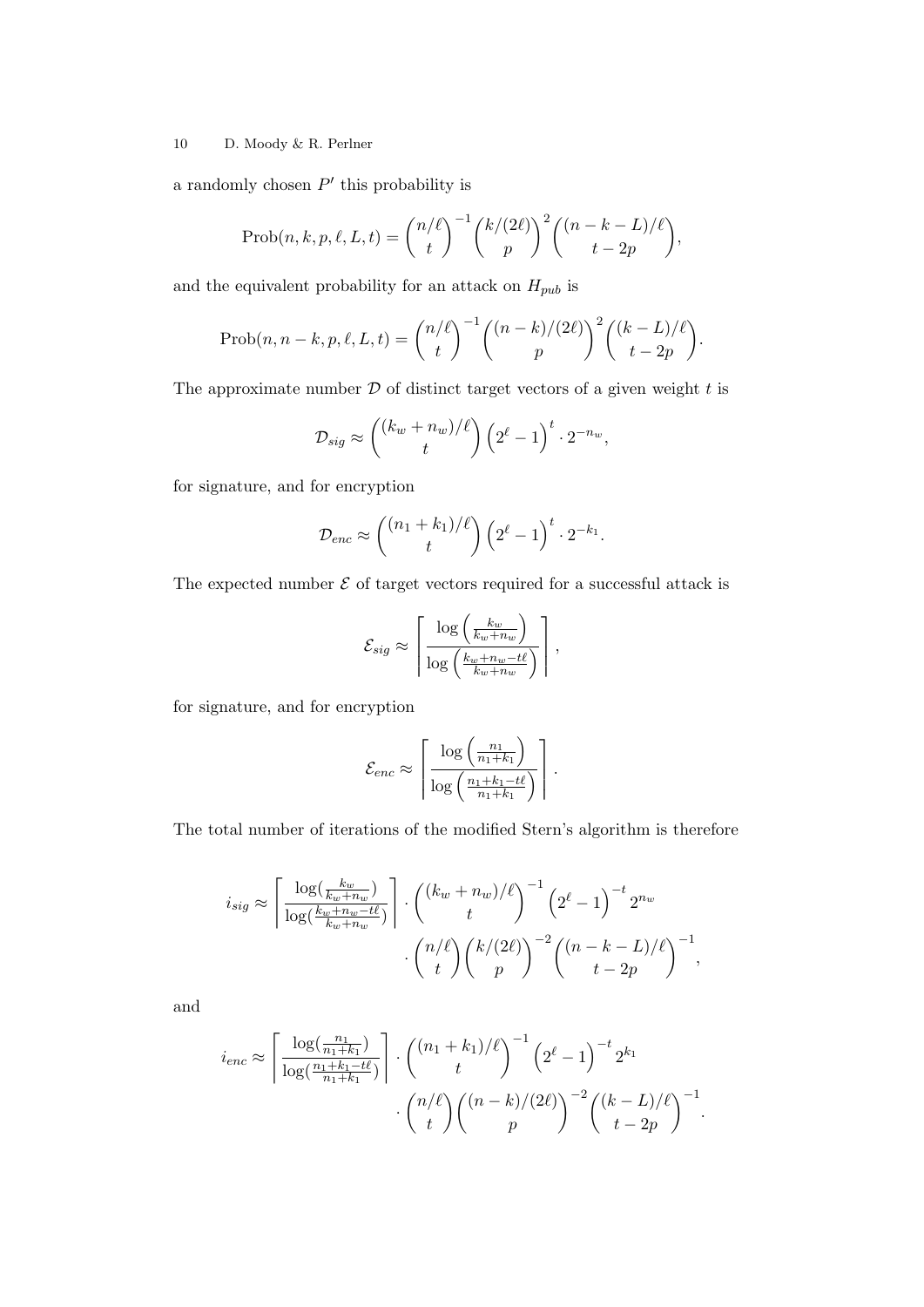# 5 Experimental Results

We implemented the attacks described in the previous section on a standard laptop with a 2.2 GHZ Intel core i7 processor. We used the parameters suggested by Gligoroski et al. for 80 bits of security. Concretely, for encryption  $n = 1160, k = 160, \ell = 2, w = 17$ , with  $K = (32, 8, 8, ..., 8)$  and  $N = (32, 32, ..., 32, 488)$ . We used parameters  $(t, p, L) = (11, 1, 9)$  for the modified Stern's algorithm, which needed approximately 1000 iterations in our trials. The predicted value from the analysis in the previous section was 2500. The total wall time for the computation to recover a private key was on average less than 2 hours.

For signatures, we have  $n = 650, k = 306, \ell = 2, w = 6$ , with  $K =$  $(84, 48, 48, 48, 48, 30)$  and  $N = (48, 48, 48, 48, 48, 104)$ . The modified Stern parameters we used were  $(t, p, L) = (40, 1, 7)$ . With such a high value for t, a higher number of iterations were needed, usually less than 10,000 (the predicted value was around 4900). The total wall time was again less than 2 hours on average.

### 6 Countermeasures

Attempts to increase the security of McEliece Escher by altering the parameters are severely constrained by the requirement that  $\rho^{k_1}$  be small for encryption and that  $(2/\rho)^{n_w}$  be small for signatures.

One possibility would be to try to decrease  $\rho$  (or  $2/\rho$ ), as appropriate, to allow  $k_1$  or  $n_w$  to increase. This, however, turns out to be counterproductive. Due to the attack in Section 4.1, we see what really matters for security is that  $k_1/\ell$  be large for encryption, or  $n_w/\ell$  be large for signatures. Asymptotically, there will be  $2^{\ell}$  vectors in the row space of  $H_{pub}$  of block-weight no more than  $k_1/\ell + 1$  and  $2^{\ell}$  vectors in the row space of  $G_{pub}$  of block-weight no more than  $n_w/\ell + 1$ . The factor of  $2^{\ell}$  will make up for the increased cost per iteration of the modified Stern's algorithm with  $p = 1$ , but the probability of success per iteration will remain at approximately  $(\frac{k}{n})^{k_1/\ell}$  for encryption and  $(\frac{n-k}{n})^{n_w/\ell}$  for signatures. Encryption requires  $(\rho^{\ell})^{k_1/\ell}$  to be small for efficiency and  $k_1/\ell$  to be large for security. Thus the ideal value for  $\rho$  and  $\ell$  would minimize  $\rho^{\ell}$ . Likewise, the signature scheme requires  $(\frac{2}{\rho})^{\ell}$  $)^{n_w/\ell}$  to be small for efficiency and  $n_w/\ell$  to be large for security. Hence, the ideal value for  $\rho$  and  $\ell$  would minimize  $(\frac{2}{\rho})^{\ell}$ .

While it is possible to decrease  $\rho$  (or  $\frac{2}{\rho}$ ) by increasing  $\ell$ , the consequence is that  $\rho^{\ell}$  and  $(\frac{2}{\rho})^{\ell}$  both increase at least linearly in  $\ell$  for error sets of the proper form (for security, the generalized error set cannot impose linear constraints on the error vector, e.g., by forcing a bit of the error vector to always be 0). Thus, fixing  $\frac{n}{k}$  and the security level, we find that the cost of decryption increases when we increase  $\ell$ .

A better idea is to greatly increase  $n_w$  for encryption and  $k_w$  for signatures. This works by making  $\frac{k}{n}$  very small for encryption and  $\frac{n-k}{n}$  very small for signatures. In the context of an information set decoding attack, this has the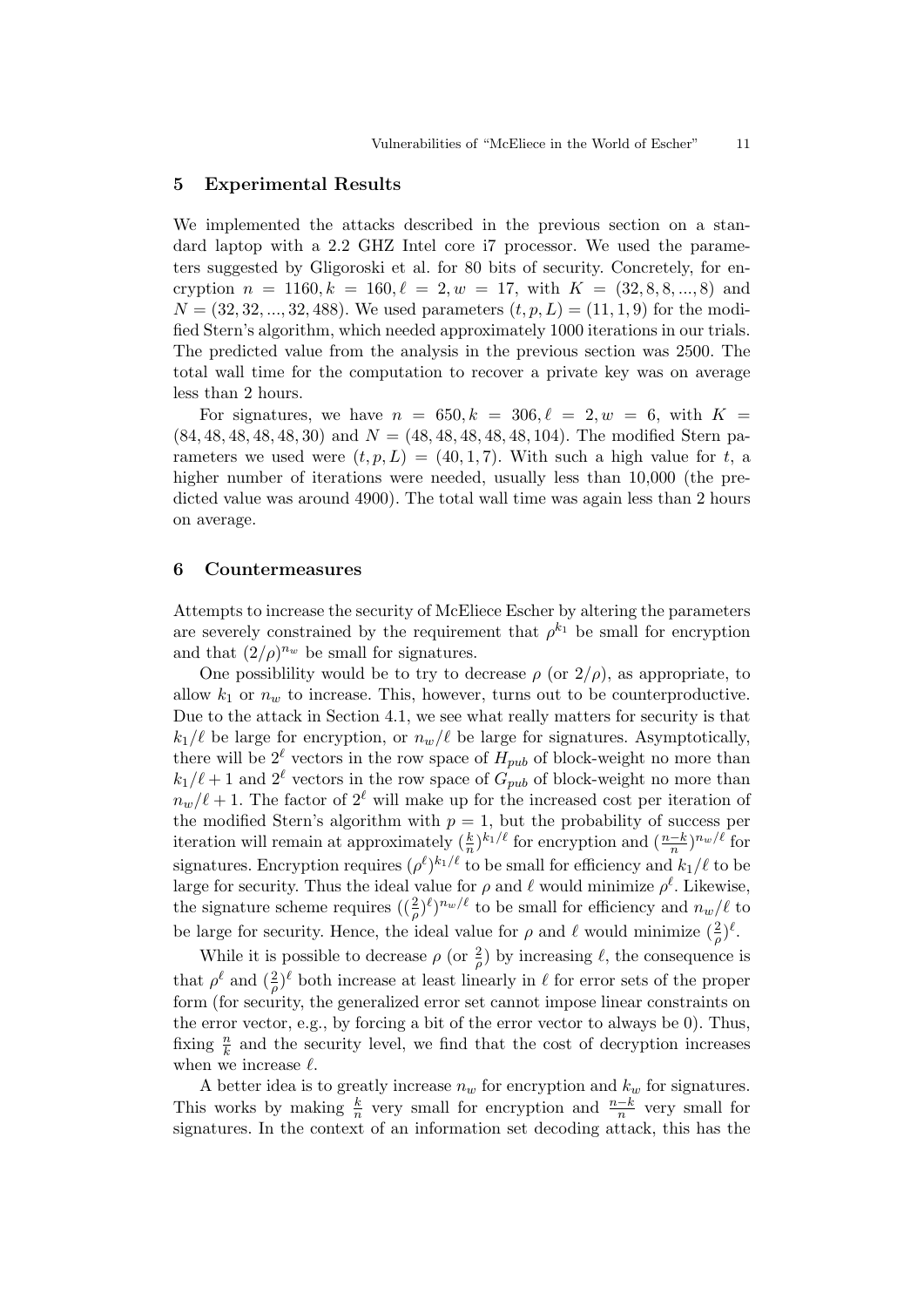effect of decreasing the probability that a given nonzero bit (or  $\ell$ -bit block) of a target vector will be placed outside the information set by a randomly chosen (block) permutation. This is a much better solution for signatures than for encryption. For typical parameters, the modified Stern's algorithm requires  $\sim$  30 nonzero blocks to fall outside the information set when attacking a signature. Thus, bringing the cost of the attack from  $\sim 2^{30}$  to  $\sim 2^{80}$  should only require  $\frac{n-k}{k}$  $\frac{-k}{n}$  to fall from about 0.5 to about 0.15. That is, the size of the 80-bit-secure code increases from a  $650 \times 304$  bit generator matrix to a  $2000 \times 1654$  bit generator matrix. For attacking typical encryption parameters, the modified Stern's algorithm only requires  $\sim 6$  nonzero blocks to fall outside the information set. This means  $\frac{k}{n}$  needs to fall from about 0.15 to 0.0005. The result is that for an 80-bit-secure code, the size would increase from  $1160 \times 160$  to  $300,000 \times 160$ .

There is however an additional complication created by the above countermeasure for signatures. A code with error set  $E = \{00, 01, 10\}$  can be trivially broken whenever  $\frac{n-k}{n} < 0.5$  due to the attack described at the end of Section 3. This attack may be generalized to apply to other error sets, whenever there is a linear projection from  $\mathbb{F}_2^{\ell} \to \mathbb{F}_2^{\ell'}$  with  $\ell' \leq \frac{k}{n}$  $\frac{k}{n}\ell$  such that an element of  $\mathbb{F}_2^{\ell}$ with a certain fixed projection onto  $\mathbb{F}_2^{\ell'}$  $\frac{\ell'}{2}$  is a member of the error set with very high probability. Thus in order to avoid attack, the error set must be chosen so that there is no such projection. We have not found any way to do this that makes the honest party's signing operation (list decoding for signatures) asymptotically more efficient than both attacks (ISD for the error vector and ISD for the private key.)

# 7 Conclusion

We demonstrate practical attacks on the proposed parameters of McEliece Escher. The poor choice of parameters is a demonstration of the general principle that code-based schemes should be designed in such a way as to avoid all practical distinguishers on the public key, since distinguishers can often be modified, at little cost, to create private-key recovery attacks. Additionally, our cryptanalysis demonstrates that information set decoding techniques can be modified to take advantage of code-based schemes whose private keys are disguised by a structured, rather than a completely random, permutation matrix. The recent cryptanalysis of cyclosymmetric-MDPC McEliece by Perlner [17] is another example of this general principle. This technique is especially effective in creating signature forgeries.

For encryption, it appears the above pitfalls can be compensated for, by simply making the parameters of McEliece Escher larger. However, this requires making the keys at least two orders of magnitude larger. This is a major burden on an already inefficient scheme. Asymptotically, these modifications can only make the complexity of a key-recovery attack quasi-polynomially worse than the complexity of decryption by the honest party.